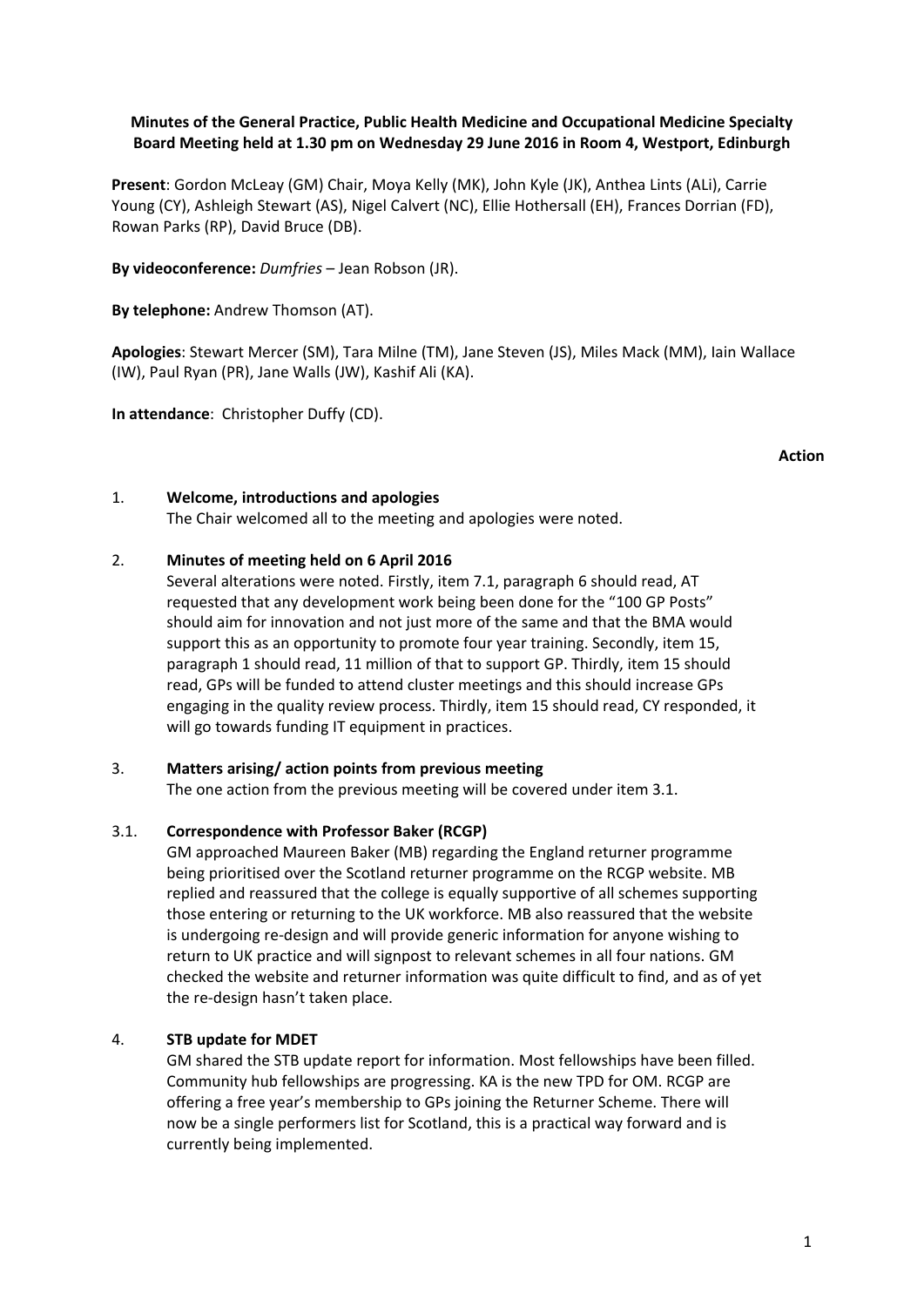## 5. **MDET updates: June 2016 Highlights**

Recruitment was the main item on the agenda with vacancies across a number of specialties. There was good news for foundation, which was oversubscribed and also an update on the development of a new e‐portfolio for foundation doctors in Scotland. Also, Scotland was chosen as a higher option when compared to last year for Foundation.

# 6. **Recruitment Updates**

## 6.1. **Medical Specialty Intake Numbers for 2017**

GM flagged up to the board and asked for thoughts. All agreed there should be no change in specialty intake numbers. JR enquired about an update on the "GP 100". MK met with Scottish Government last week and they have requested 100 new rotations for February. The GP directors are actively looking at this at the moment and will be producing a paper.

### 6.2. **GP**

GM reported that we are now in the process of organising round 2 recruitment for February. JK queried whether the vacant posts will be in addition to the GP100 rotations and GM confirmed it will be 100 new rotations in total for round 2 recruitment. The fill-rate is down slightly this year - this is partly due to more posts being advertised. Also, due to deferrals that have been permitted for the first time this year, this has increased the number of posts that have gone into round 1 readvert and so the vacant posts number is falsely high.

### 6.3. **Public Health**

Filled all 7 posts with 1 deferral.

### 6.4. **Occupational Medicine**

No vacancies, one private sector appointment.

### 7. **Shape of Training Review**

No updates at the moment. Item to remain on the agenda.

### 8. **Directorate Workstreams**

### 8.1. **Training Management**

Performance Support Unit lead has been appointed, Greg Jones. Aiming for the PSU to start supporting trainees from December. There are also plans in place for TURAS to hold trainees in difficulty information.

# 8.1.1. **ARCP Process**

MK delivered a powerpoint presentation to the board and reported the aim is to standardise the ARCP process across the Scotland Deanery. Currently there are regional and specialty specific differences in the ARCP process across Scotland. Using the Gold Guide 6 a draft process has been created. MK will be taking feedback today, a finalised process will be agreed for a first run in the "winter" ARCPs, there will be a wash-up in January and then full implementation for summer 2017 ARCPs.

The ARCP is not a face to face meeting. Trainees should submit all information two weeks before the date of the ARCP. Every trainee should be asked to submit the same specialty information. The "Desktop" ARCP should be completed and if the trainee receives an outcome one they do not need to be seen. TPD/ES meetings can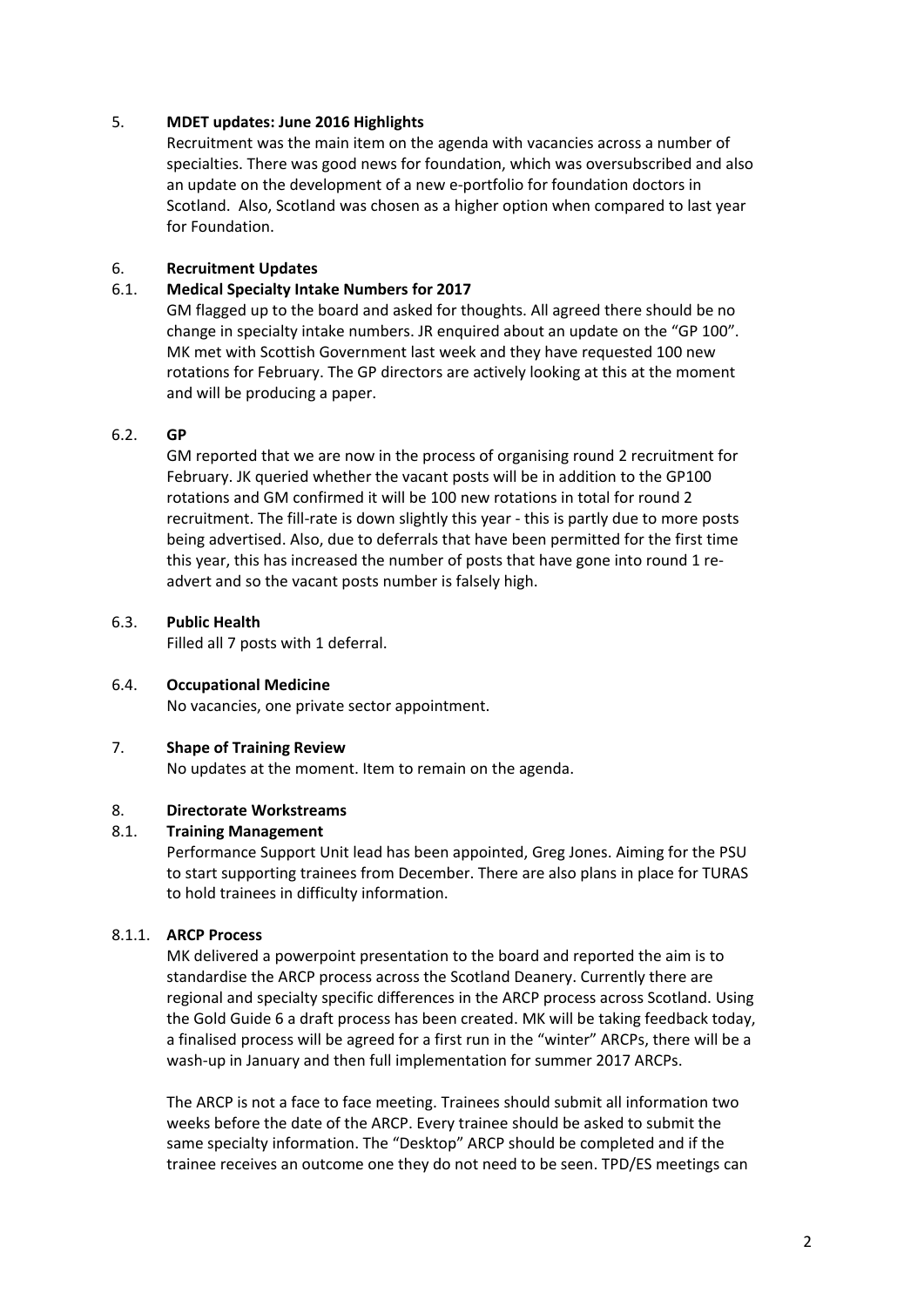occur to discuss placements and career advice, but these are not part of the ARCP process and should be separate. Outcomes two to five need to be seen at a meeting. Trainees will be informed of their outcome via TURAS. An outcome five flow chart is being created (do not envisage all outcome fives need to be seen).

Members of the board were supportive of the new process.

## 8.2. **Quality**

DB reported that Annual reports are being completed for Quality. Quality are looking to increase FY and GP trainee input to site visits. QRPs, NTS, and the GMC survey have been used successfully to determine which sites require a visit. Quality will now look into a way to deal with low‐level concerns in the next year. DB highlighted that Quality are looking to involve trainees in the visiting process and trainee visitor training will start later this year. After training, the trainee could be expected to attend three visits per year and this would come out of their study leave entitlement. AT and JK expressed concerns with this coming out of what is an already tight study leave time allowance. GM suggested the possibility of adding on additional days training if trainees run out of study leave. DB added the whole process is under review and this opportunity will appeal to certain individuals and not everybody. The board were happy to support the idea, with this sitting in study leave at the moment, and a review after the first cohort. JR expressed some concerns with accuracy of the STS figures, particularly paeds in practice. DB to get Steven Irvine (SI) to look into this. **DB**

### 8.2.1. **Special Quality Management Group for GP,PH,OM**

Reports were circulated for information. GM highlighted that for GP 160 practices and 68 hospitals have been visited, this was a huge amount of work and credit goes to the Quality Management team. EH noticed there were some inaccuracies in the PH SQMG report. MK, JW, EH and NC agreed to work together to get the report right and **MK,JW,EH,** to also make sure PH is represented at the next SQMG.

### 8.3. **Professional Development**

AL highlighted the current issue of training trainers. An admin post has been lost and currently this has not been replaced. There are prospective trainers wanting to go through the accreditation process but there are difficulties in arranging this due to a lack of administration. AL to take forward case for admin support to MDET. Marion Macleod, National Coordinator Scottish Practice Manager Development Network, has retired and a replacement has been appointed.

#### 9. **Specialty Updates**

#### 9.1. **GP**

### 9.1.1. **Workforce Survey**

Papers were received for information. 2% reduction in WTE GPs between 2013 and 2015.

### 9.1.2. **GMC National Training Survey**

Papers were received for information. 2016 rankings will be available soon.

### 9.2. **Public Health**

NSS portfolio review is taking place, EH has responded. There could possibly be issues in non‐specialty specific training, the future direction of travel is currently unclear.

**NC**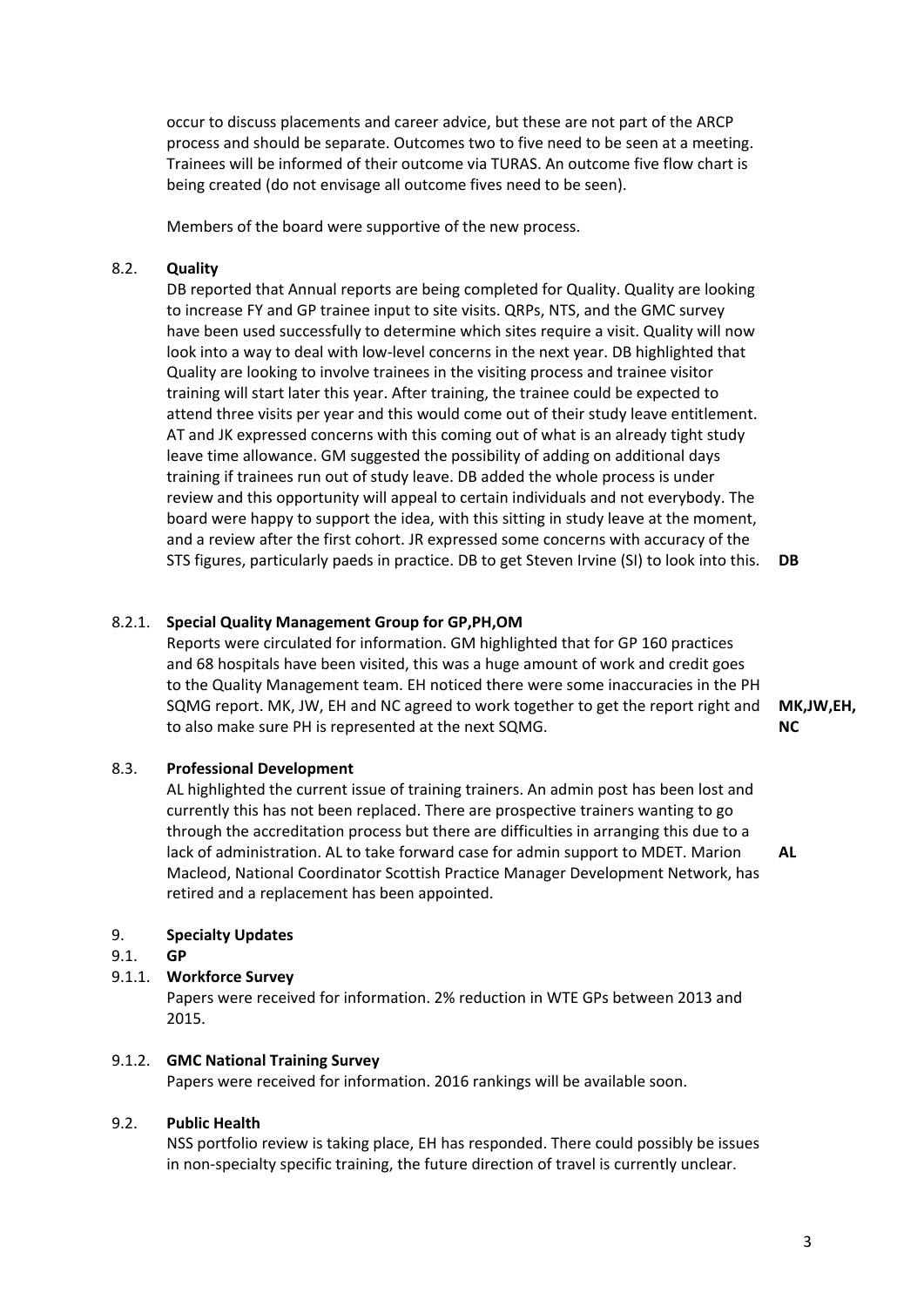Public Health want to protect and maintain training. New e‐portfolio is now available for beta testing.

# 9.3. **Occupational Medicine**

OM has received a national programme visit with trainees attending and educational supervisors videoconferencing. There are a range of recommendations and the quality team will be going back in a years time. The visit report will go to the next SQMG.

#### 10. **Lead Dean Director update**

- 11. **Service update**
- 12. **DME update**

#### 13. **Academic update**

No updates were received.

#### 14. **BMA Update**

CY reported that a circular from Shona Robinson has recently been sent out, detailing Occupational Health is now available for all GPs and Locums. GP trainees are covered by NES. There is a group looking at practices under pressure. A short life working group looking at premises will produce a report on their findings at the end of summer. The cluster quality group is making good progress. Oxygen for GP practices is expected in the near future. AL suggested the potential for training and educational opportunities in cluster practices. CY agreed to take this forward.

**CY**

#### 15. **Lay representative update**

### 16. **RCGP update**

No updates were received.

### 17. **Trainee update**

JK noted the result of Junior Contract vote will be released on 6<sup>th</sup> July. There has been no change to the contract in Scotland. JK also highlighted he has received a letter regarding the end of his training that contained two links that didn't work. One for out of hours and one for the exit interview. GM to look into this and resolve. **GM**

#### 18. **AOB**

No other business was raised.

### 18.1. **NES Local Delivery Plan 2016 – 2017** Papers were received for information.

# 20. **Date of next meeting**

The next meeting will take place at 1.30 pm on Wednesday 24 August 2016 in Room 5, Westport, Edinburgh.